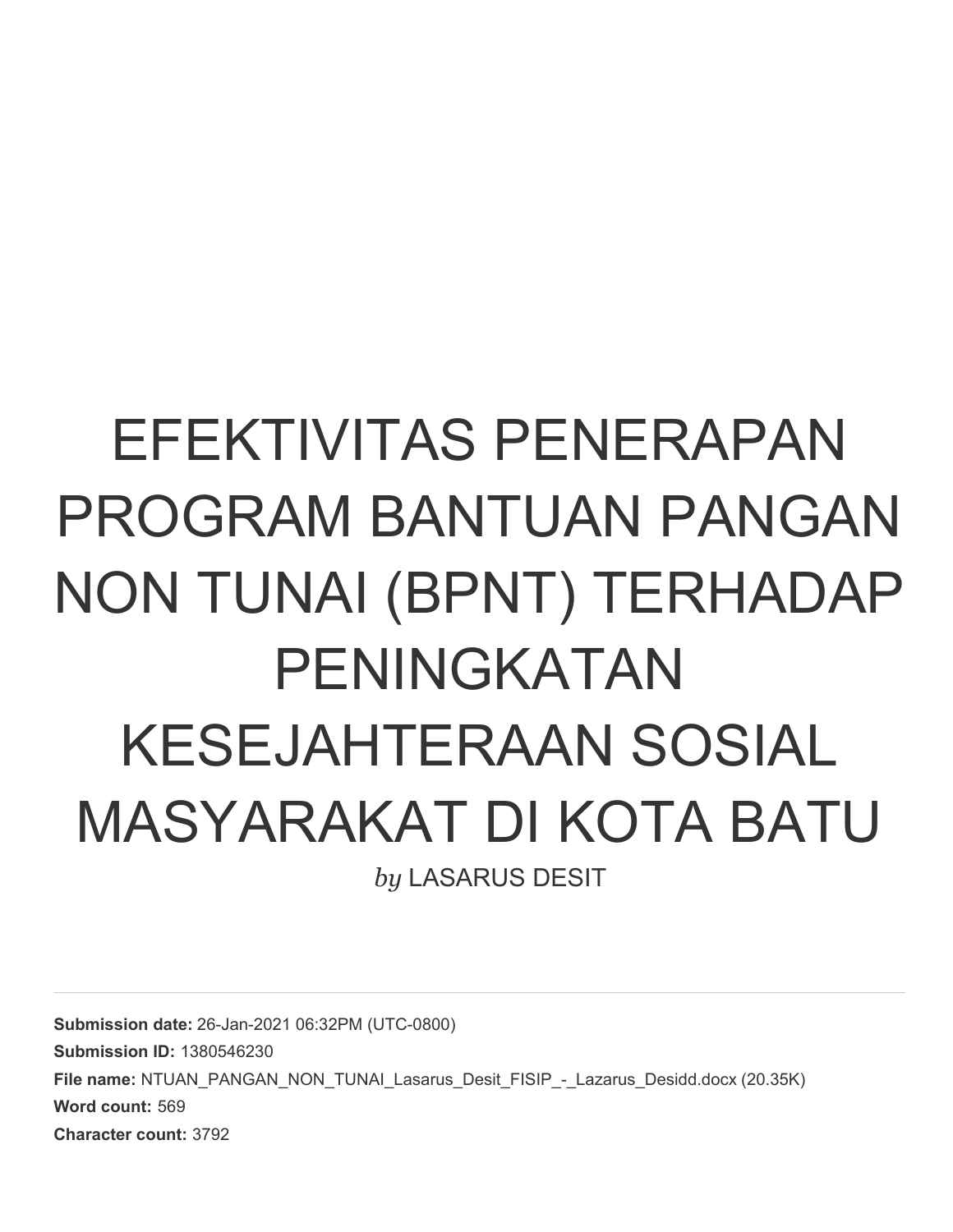### EFEKTIVITAS PENERAPAN PROGRAM BANTUAN PANGAN NON TUNAI (BPNT) TERHADAP PENINGKATAN KESEJAHTERAAN SOSIAL MASYARAKAT DI **KOTA BATU RINGKASAN**

Bantuan pangan non tunai (BPNT) ialah Bantuan yang diberikan secara langsung kepada penerima bantuan. Bantuan tersebut diberikan langsung melalui rekening penerima bantuan. Bantuan ini hanya bisa digunakan untuk membeli bahan pokok kebutuhan rumah tangga di Ewarong yang telah bekerjasama dengan Bank Himbara. Program bantuan ini di harapkan mampu memberikan dampak positif bagi keluarga penerima manfaat atau bantuan guna meningkatkan kesejahteraan dan ekonomi masyarakat. Penelitian ini menggunakan metode kualitatif, berdasakan teknik data sekunder dan primer. Hasil yang di dapatkan dari penelitian ini yang terdiri dari indikator 1. Pemahaman Program, 2. Tepat sasaran, 3. Tepat waktu, 4. Tercapainya tujuan, dan 5. Perubahan nyata. Faktor pendukung meliputi tim atau pendamping program BPNTdan infrastruktur yang memadai seperti ketersediaan agen atau E-warong, Bank himbara, dan jaringan internet. Faktor penghambat atau kendala adanya (double kredit) agen atau E-warong dinyatakan memiliki hutang atau minus.

Kata Kunci: Efektivitas, Program BPNT, Kesejahteraan Sosial Masyarakat.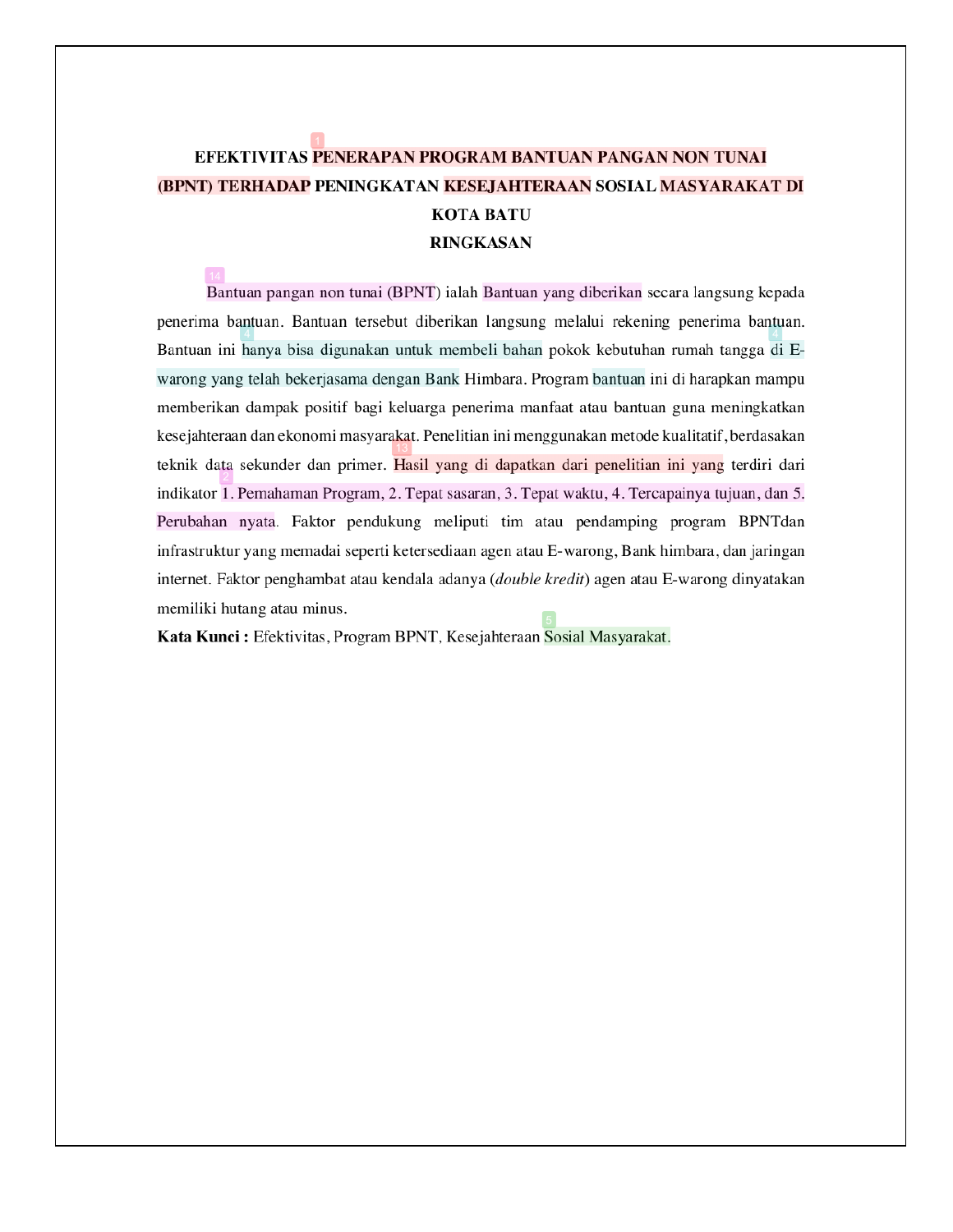#### **BABI**

#### **PENDAHULUAN**

#### 1.1 Latar Belakang

Kemiskinan suatu permasalahan di suatu negara khususnya di indonesia. Kemiskinan di picu suatu kondisi ketidakmampuan masyarakat untuk memenuhi kebutuhannya. Penyebabnya diantara lain tingkat pendidikan yang rendah, kurangnya lapangan pekerjaan, kurangnya perhatiandari pemerintah dan lain sebangainya. Dengan demikian hal ini dapat memicu pertumbuhan kemiskinan yang terus meningkat. Dari data Badan Pusat Statistik Tahun 2018 salah satu kota yang mempunyai permasalahan kemiskinan yaitu Kota Batu dengan indeks kemiskinan 3,89 persen. Jika di bandingkan indeks kemiskinan kota batu tahun 2017 sebesar 4,31 persen. Maka dalam kurun waktu 1 tahun Kota Batu terjadi penurunan kemiskinan sebesar 0,42 poin. Sehingga dalam kurun waktu 1 tahun tersebut Kota Batu mampu meminimalisirkan indeks kemiskinan tersebut.

Penurunan tingkat kemiskinan tersebut dikarenakan peran dan tanggung jawab dari pemerintah guna memperbaiki kualitas hidup masyarakat yang lebih baik dengan mengeluarkan kebijakankebijakan yang berkaitan dengan pengentasan kemiskinan di antaranya di Program BPNT. Program tersebut diharapkan mampu mengurangi beban perekonomian masyarakat dan memenuhi kebutuhan pokok. Program BPNT merupakan program bantuan pangan non tunai yang diberikan kepada penerima bantuan atau keluarga penerima manfaat (KPM) dengan penyaluran langsung ke rekening penerima bantuan sebesar Rp. 110.000-, setiap bulannya. Nantinya dapat ditukarkan dengan bahan sembako seperti beras, telur, minyak goreng dan lain sebagainya di E-warong yang sudah di tentukan atau yang bekerjasama dengan Bank Himbara.

Program Bantuan Pangan Non Tunai (BPNT) ialah program pengganti program Beras Sejahtera (Rasta) yang memiliki permasalahan diantaranya : 1. Rumah tangga yang seharusnya menerima Program Rasta tetapi tidak menerima. 2. Rumah tangga yang tidak berhak menerima program Rasta justru mendapatkan bantuan program rasta. 3. Keterlambatan pendistribusian bahan pangan. Dari permasalahan tersebut dari tahun 2016 sampai tahun 2017 pemerintah terus berupaya menggantikan program Rasta ke Program BPNT.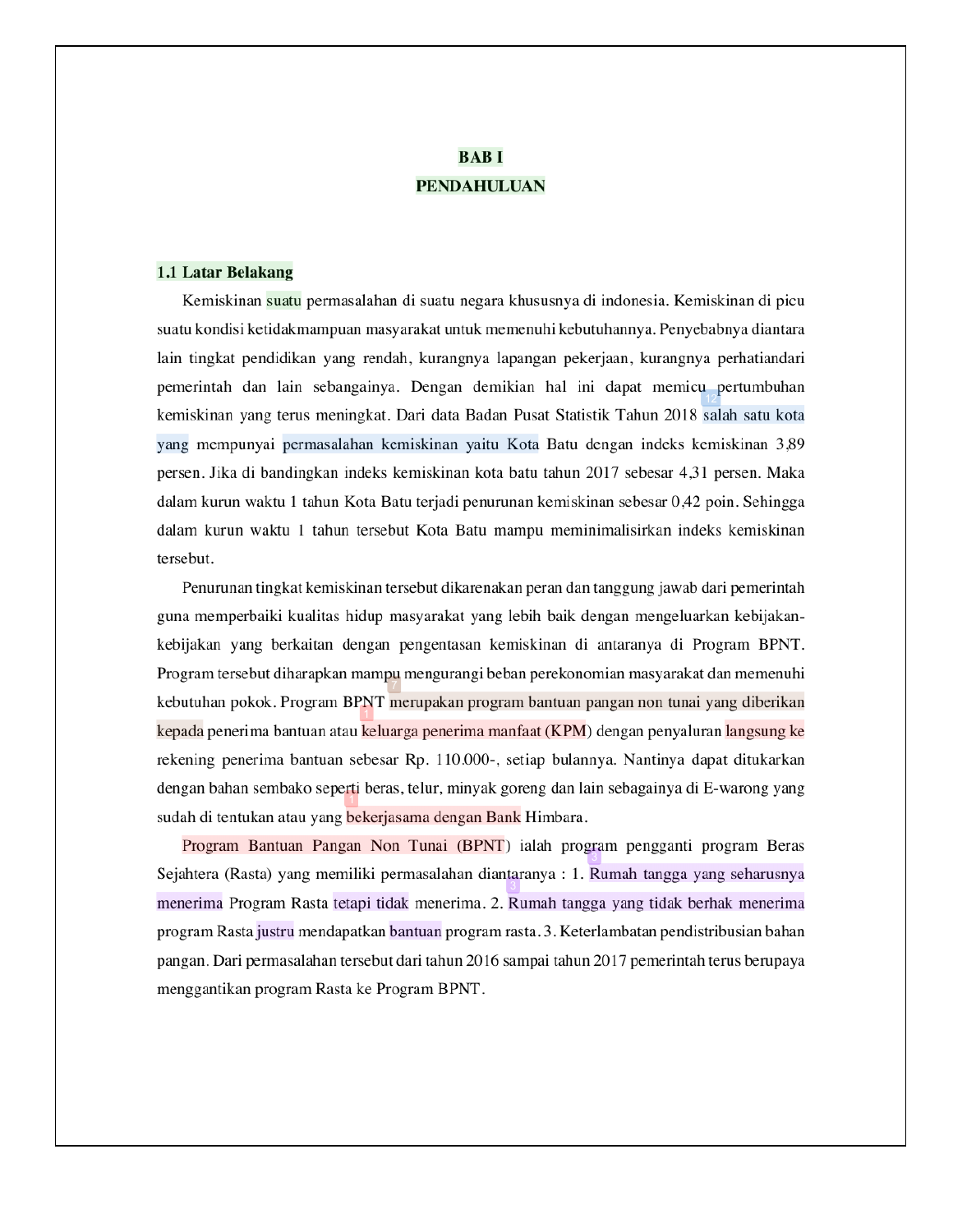#### 1.2 Rumusan Masalah

- Bagaimana Efektivitas Penerapan Program BPNT? 1.
- 2. Faktor Pendukung dan Penghambat Penerapan Program BPNT?

#### **1.3 Tujuan Penelitian**

- 1. Untuk mengetahui Efektivitas penerapa program BPNT terhadap peningkatan kesejahteraan sosial masyarakat.
- 2. Untuk mengetahui faktor pendukung dan penghambat Efektivitas penerapan program BPNT terhadap peningkatan kesejahteraan sosial masyarakat.

#### 1.4 Manfaat Penelitian

1. Manfaat secara Teoritis

Bisa menambah wawasan kepada semua pihak hal-hal yang berkaitan dengan efektivitas penerapan program BPNT terhadap peningkatan kesejahteraan sosial masyarakat.

- 2. Manfaat secara Praktis
	- a. Bagi pemerintah dapat menjadi bahan referensi dan acuan terutama dalam pembuatan regulasi untuk melaksanakan pembuatan program BPNT terhadap peningkatan kesejahteraan sosial masyarakat.
	- b. Bagi masyarakat penelitian ini di harapkan dapat berguna untuk tambahan ilmu pengetahuan tentang efektivitas penerapan program BPNT terhadap peningkatan kesejahteraan sosial masyarakat.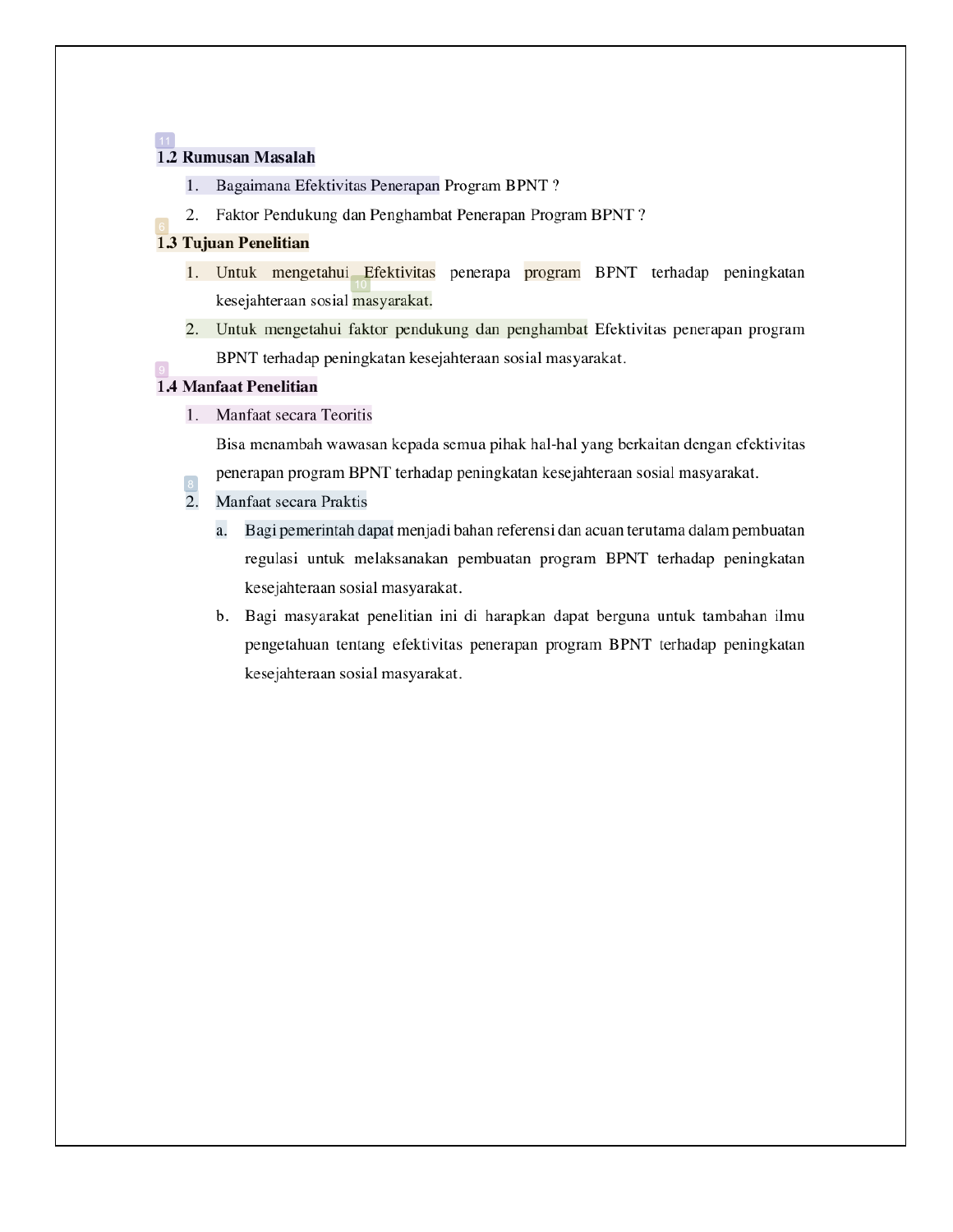## EFEKTIVITAS PENERAPAN PROGRAM BANTUAN PANGAN NON TUNAI (BPNT) TERHADAP PENINGKATAN KESEJAHTERAAN SOSIAL MASYARAKAT DI KOTA BATU

ORIGINALITY REPORT

| $\mathcal{P}$  | <b>SIMILARITY INDEX</b>                    | 23%<br><b>INTERNET SOURCES</b>                                                                                                                                                                                   | $\int_{\gamma_0}$<br><b>PUBLICATIONS</b> | $\mathcal{B}_{\%}$<br><b>STUDENT PAPERS</b> |                |
|----------------|--------------------------------------------|------------------------------------------------------------------------------------------------------------------------------------------------------------------------------------------------------------------|------------------------------------------|---------------------------------------------|----------------|
|                | <b>PRIMARY SOURCES</b>                     |                                                                                                                                                                                                                  |                                          |                                             |                |
|                | <b>Internet Source</b>                     | repository.radenintan.ac.id                                                                                                                                                                                      |                                          |                                             |                |
| 2 <sup>1</sup> | www.neliti.com<br><b>Internet Source</b>   |                                                                                                                                                                                                                  |                                          |                                             |                |
| 3 <sup>1</sup> | Journal, 2020<br>Publication               | Ade Nawawi, Conelis Deda. "IMPLEMENTASI<br>KEBIJAKAN PROGRAM BERAS SEJAHTERA<br>(RASTRA) DI WILAYAH DESA MULYASARI<br><b>KECAMATAN PAMANUKAN KABUPATEN</b><br><b>SUBANG", The World of Public Administration</b> |                                          |                                             | 3%             |
| 4              | <b>Internet Source</b>                     | journal.unhas.ac.id                                                                                                                                                                                              |                                          |                                             | $\mathbf{D}\%$ |
| 5 <sup>1</sup> | docplayer.info<br><b>Internet Source</b>   |                                                                                                                                                                                                                  |                                          |                                             | 2 <sub>%</sub> |
| 6              | media.neliti.com<br><b>Internet Source</b> |                                                                                                                                                                                                                  |                                          |                                             |                |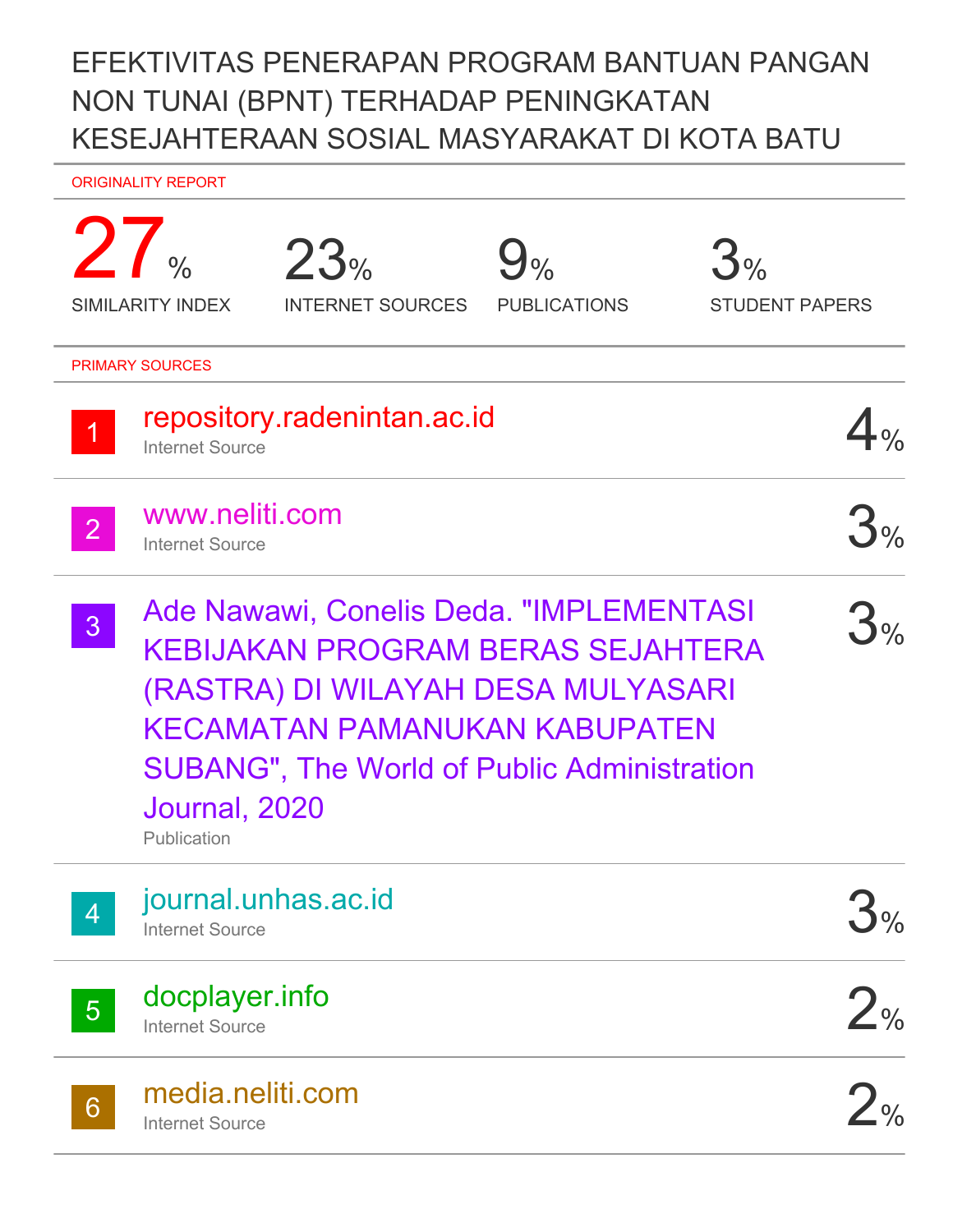| $\overline{7}$  | kikisakin.blogspot.com<br><b>Internet Source</b>                                                                                                                                                                                                                         | $\frac{1}{\sqrt{2}}$ |
|-----------------|--------------------------------------------------------------------------------------------------------------------------------------------------------------------------------------------------------------------------------------------------------------------------|----------------------|
| 8               | etheses.uin-malang.ac.id<br><b>Internet Source</b>                                                                                                                                                                                                                       |                      |
| 9               | dumadia.wordpress.com<br><b>Internet Source</b>                                                                                                                                                                                                                          |                      |
| 10              | zaenalarifin-pati.blogspot.com<br><b>Internet Source</b>                                                                                                                                                                                                                 |                      |
| 11              | text-id.123dok.com<br><b>Internet Source</b>                                                                                                                                                                                                                             |                      |
| 12 <sup>°</sup> | Tony Pathony, Cornelis Deda. "Implementasi<br>Kebijakan Bantuan Pangan Non-Tunai Melalui<br><b>Elektronik Warung Gotong Royong (E-Warong)</b><br>di Kecamatan Subang Kabupaten Subang", The<br><b>World of Public Administration Journal, 2020</b><br><b>Publication</b> | $\frac{0}{0}$        |
| 13              | administrasibisnis.studentjournal.ub.ac.id<br><b>Internet Source</b>                                                                                                                                                                                                     |                      |
| 14 <sub>1</sub> | digilibadmin.unismuh.ac.id<br><b>Internet Source</b>                                                                                                                                                                                                                     |                      |

Exclude quotes Off

Exclude bibliography On